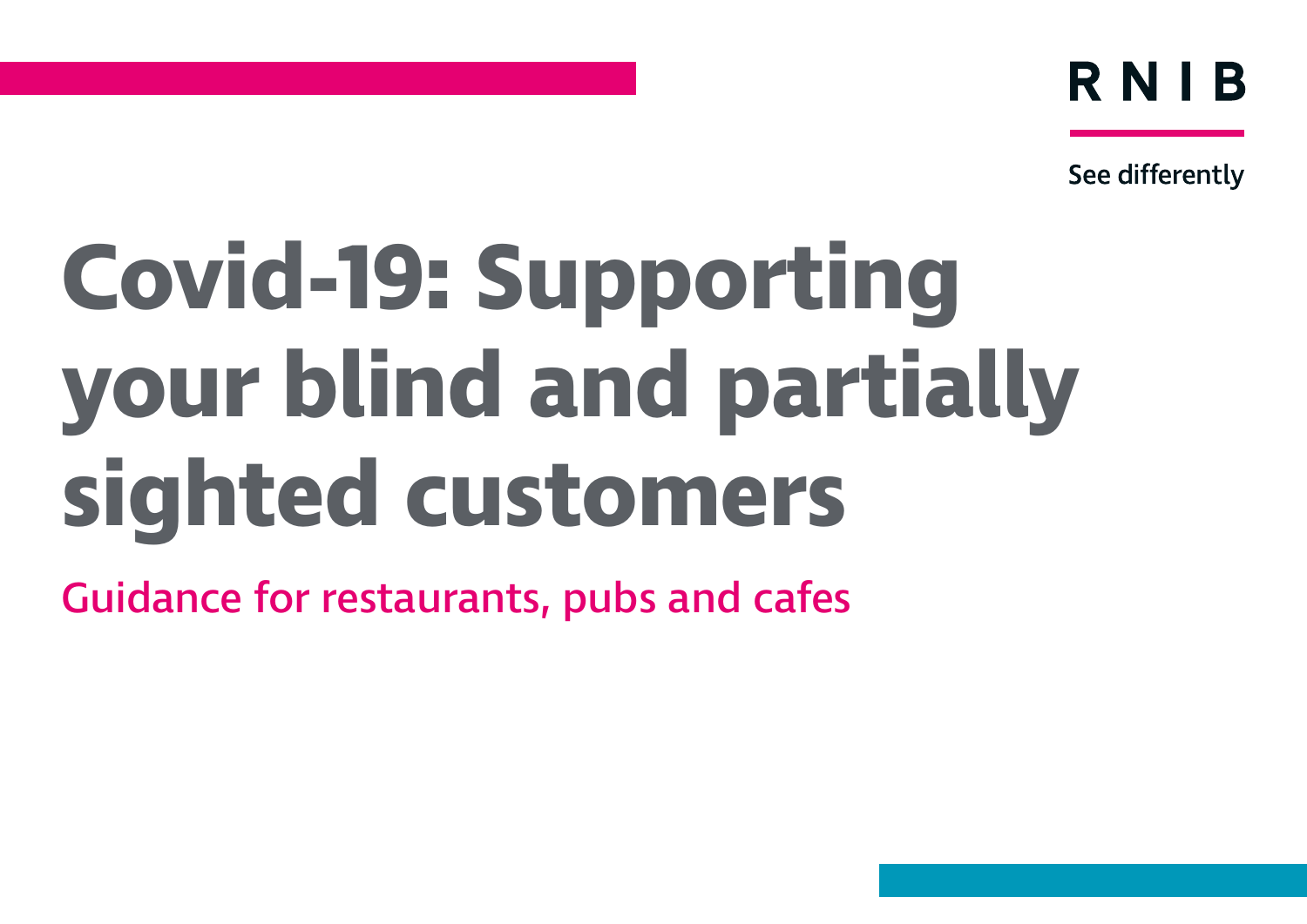## Introduction

As the lockdown risk is managed, we want to support your staff in helping customers in "vulnerable situations" by offering some simple guidance to complement your efforts. This will not only support your passengers with sight loss but help to dramatically improve the overall customer experience. Everyone sees differently.

This ranges from people with perfect sight (or so-called '20/20 vision') to those who see darkness or nothing at all. That said, 93 per cent of people who are registered blind or partially sighted can see something, which can come as a surprise to the general public.



## Information

As restaurants, pubs and cafés adapt to the situation, providing up-to-date information about any provisions being put in place is key. It is important to share what physical changes you are making within your environment, as well as policy changes, so customers have some idea of what to expect. This could include floor indicators, protective screens, temporary signage, booking processes and changes to layouts/one-way systems. Not everyone will be able to see these, so try to share this information across your channels.

If there is temporary signage displayed to advise on layout, policy changes or opening times, try to ensure that the smallest print used is in size 14 font at least – hand-written notes can be difficult for everyone to read. But, where you can, verbalise these changes to your customers on arrival.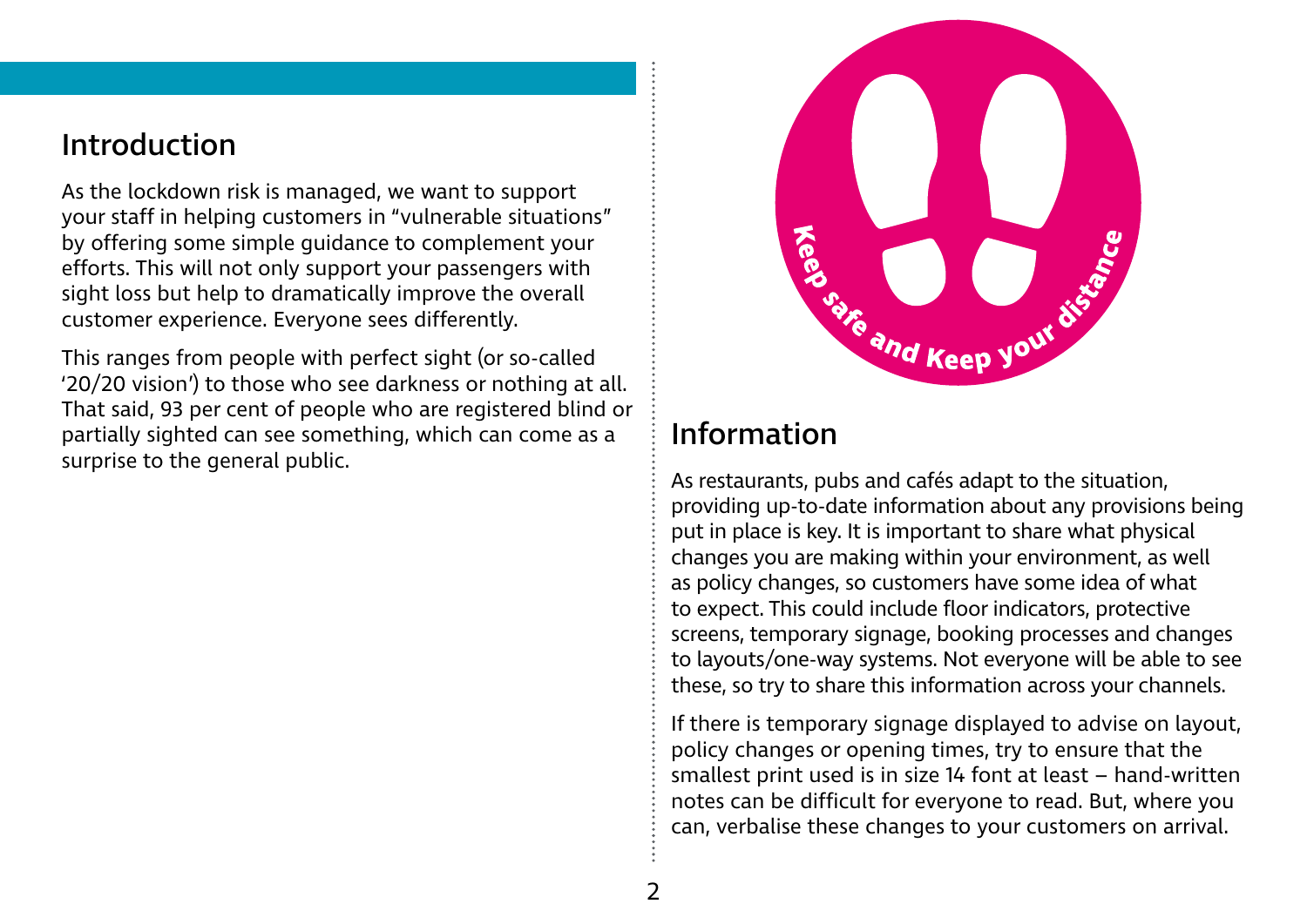# Visual indicators and awareness

It's important to remember that blind and partially sighted people don't necessarily "look blind". Not all blind and partially sighted people wear dark glasses, have a cane or a guide dog, so be mindful that it may not always be obvious. If you think that someone might require assistance or they have a visual indicator (**which includes wearing the sunflower lanyard or social distancing indicator**), a simple introduction and "Is there anything I can assist you with?", can be a huge help.

**Social distancing** From our research, we found that almost two thirds of blind or partially sighted people say they've found maintaining a social distance difficult – guide dogs are amazing animals, but they are unaware that social distancing is in place. Please keep this in mind when endorsing social distancing within your establishment.

**Customer-facing staff** Introduce yourself as customers may not see your uniform/name tag. For example, when meeting and greeting a simple, "Hi I'm Steve, your waiter, do let me know if there is anything I can do to help" can go a long way. Also, it is key at this point to verbally highlight any changes in policy or environment in case your customers can't see them.

As many establishments are now providing an "at seat service", in addition to your introduction, try to remember to describe where you place any food or drink, for instance: "I'm just putting your drink on your left-hand side".

For more information on how to interact with your blind and partially sighted customers, please refer to our "Helping you to help your customers" resource.

# **Hi I'm Steve, your waiter, how can I help?**

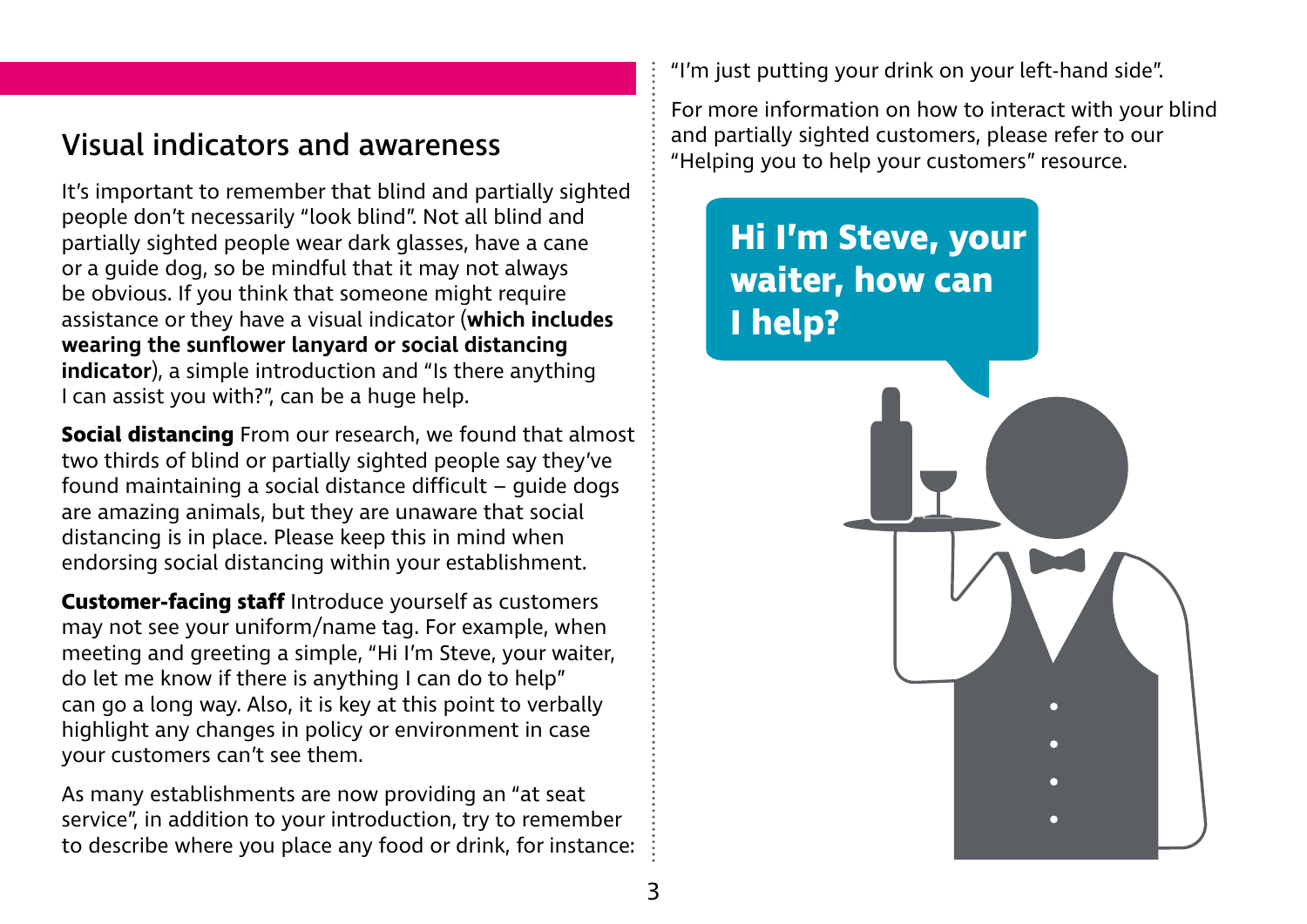## Establishment and customer experience

#### **Outdoor seating**

You may be thinking about using your furniture outside to help your customers to socially distance. Please consider how you set out and communicate these changes to blind and partially sighted people so that they know where any new furniture is and how they will be able to navigate this space.

More information can be found in the new Government pavement guidance: **[www.gov.uk/government/](http://www.gov.uk/government/ publications/pavement-licences-draft-guidance)  [publications/pavement-licences-draft-guidance](http://www.gov.uk/government/ publications/pavement-licences-draft-guidance)** Pavement Licenses (outdoor seating proposal), which describes the considerations and use of furniture, such as making sure it does not easily fall over and cause an obstruction and using a suitable barrier to separate and define the area.

#### **Test and trace requirements: signing in/registering**

Many establishments will be trialling new processes to comply with the NHS' Test and Trace programme. As these are likely to still be in development – and therefore potentially inaccessible – where applicable, please offer support to blind and partially sighted customers and visitors in completing any new registration processes you have implemented.

#### **Guiding**

Our research shows that 48% of blind or partially sighted people are concerned or anxious about following social distancing guidance correctly. Providing sighted guiding for someone who is blind or partially sighted is still possible to do safely by following the Department of Health and Social Care (DHSC) "Supporting people outside their home" (**[bit.ly/3kekkLC](https://bit.ly/3kekkLC)**) guidance and our own RNIB sighted guiding guidance (**[bit.ly/2ZD3Wwf](https://bit.ly/2ZD3Wwf)**).

Staff or volunteers providing sighted guiding, as well as following the gov's working safely during coronavirus (**[bit.ly/2DX7rpE](https://bit.ly/2DX7rpE)**) and your own organisation's policies, should be mindful how to obtain records of the people who will be supported in an accessible manner for NHS Test and Trace proposes. If it is not deemed safe to adhere to social distancing measures, verbal guiding may have to be considered.

More information on guiding on the RNIB website: **[rnib.](http://rnib.org.uk/advice/guiding-blind-or-partially-sighted-person) [org.uk/advice/guiding-blind-or-partially-sighted-person](http://rnib.org.uk/advice/guiding-blind-or-partially-sighted-person)**

#### **Tactile markers and audio announcements**

We support the use of safe tactile indicators or markers and audible announcements to provide your customers with information in non-visual forms. For example, using tactile floor markers when queuing to enter and be seated in an establishment or waiting for the toilet.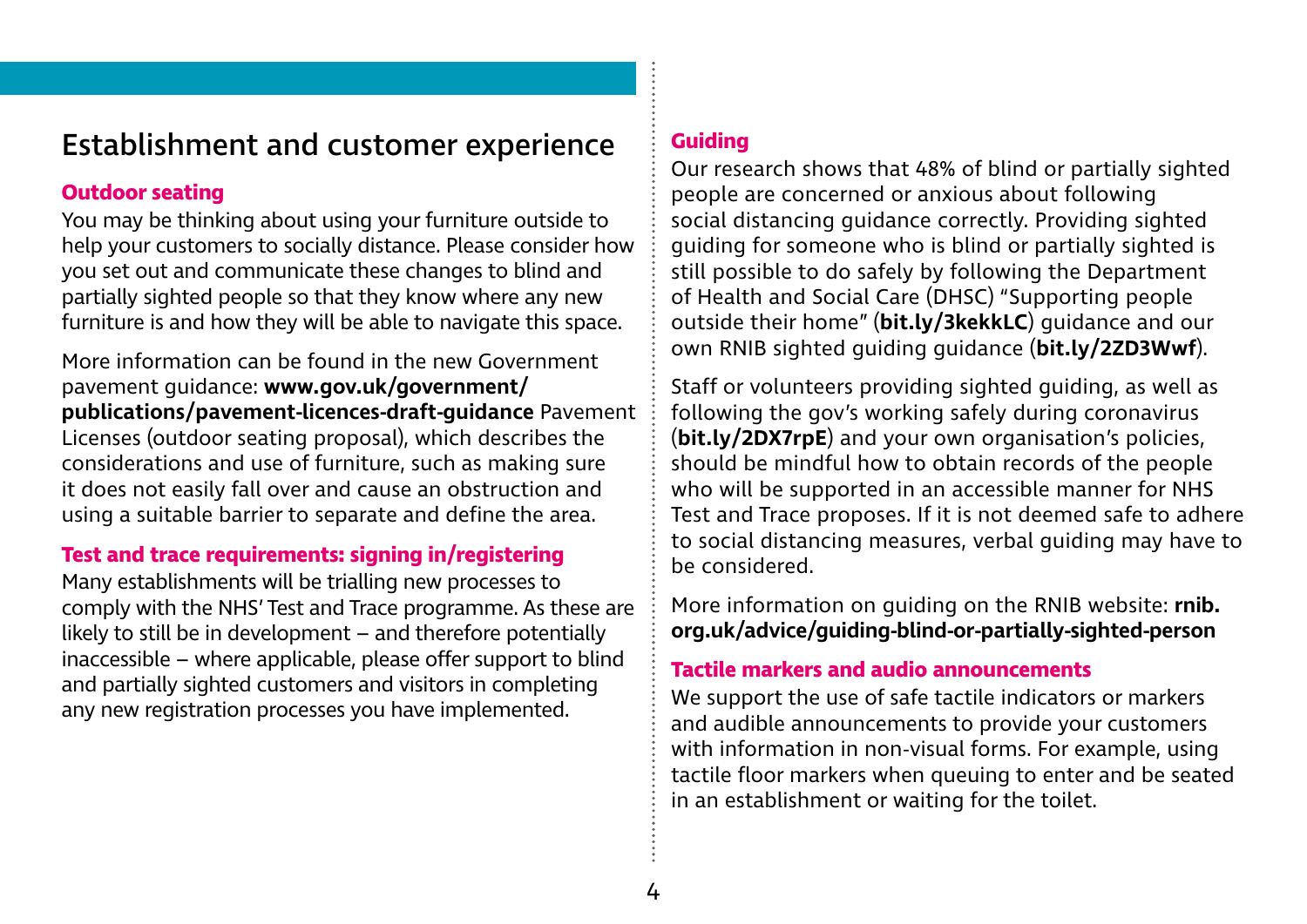#### **Menus and apps**

We are aware many restaurants, pubs and cafés will provide single-use menus. Providing alternative formats such as Braille and large print is key, but we are aware due to hygiene measures, these menus may not be available. Therefore, the accessibility of apps and websites as is imperative if they are offered as alternatives.

If an app or website is not available, or the individual is unable to access the menu, your customer-facing staff could offer to read the menu instead.

#### **Hygiene**

On arrival, please highlight to your blind and partially sighted customers any hygiene measures that are in place and indicate where they can sterilise their hands. These may not always be obvious.

#### **Protective screens**

With the installation of protective screens, it's important to ensure there is good contrast so they don't create unnecessary confusion. This can be as simple as putting tape around the edge of the screen and any payment terminal location.

#### **Payment**

We support the use of contactless payment and the increased £45 limit, along with smart device payments. However, for those that need to use cash, be aware that this may be the only form of payment that is suitable for them at this time.

# Innovative accessible solutions

We know many businesses are exploring how to better support their customers with innovative ways of delivering information; such as the ability to order and pay at the table. We support the use of technology in achieving this and we are here to help you maintain the accessibility and inclusive nature of any solution.

### **For more information on how we can support you, please email [BusinessLink@rnib.org.uk](mailto:BusinessLink@rnib.org.uk)**

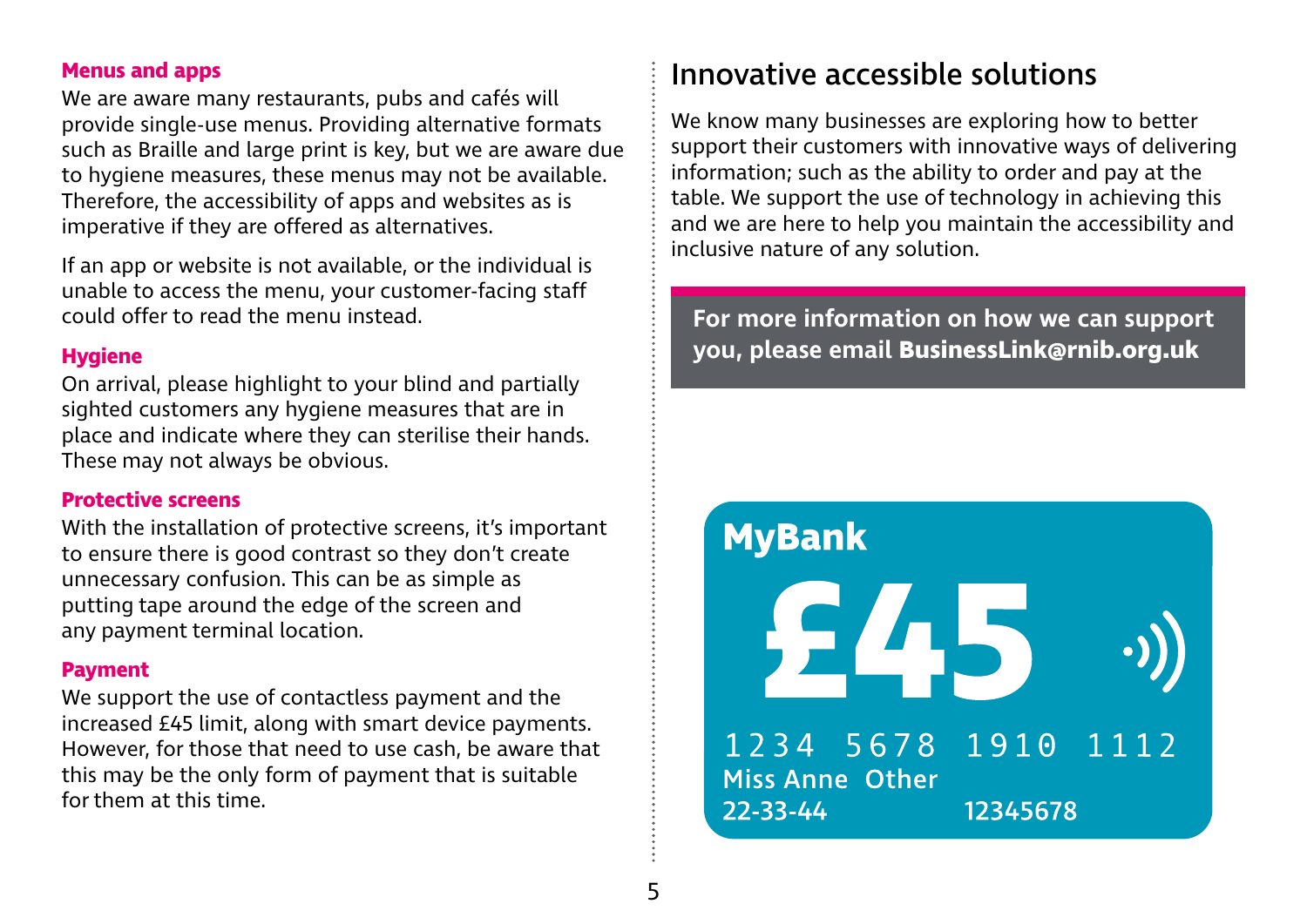# Home delivery

If your business provides a delivery service, when dropping a delivery at the door of a blind or partially sighted customer, make sure you step back, introduce yourself and let the customer know where you have placed the item. Using specific language, such as: "Your pizza is on the floor to your left in the porch" will be far easier for someone to understand than "It's there" and pointing.



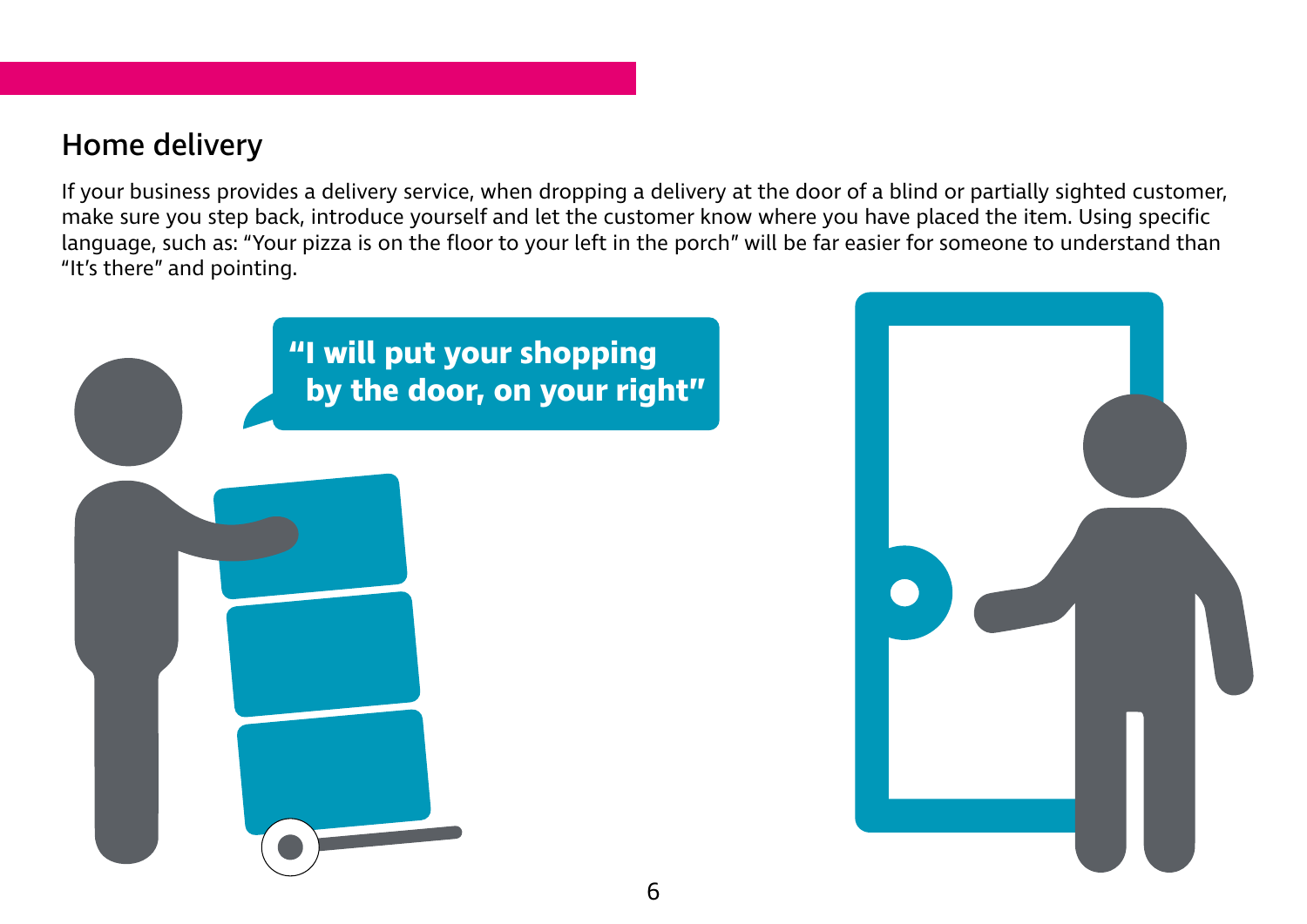# Online, social media and video content

With the ever-changing landscape, it's vital that we maintain the accessibility of websites, apps, social and all other media content. In a time of change, good practices can easily be broken, resulting in customers being excluded from important information and updates.

#### **Remember, maintaining accessibility can be the difference between successfully making your order or not.**

When making video content, it is also key to consider that the audio narrative does not rely on the visuals within your content. So, if you create a video, try and see if you get all the information just by listening.

Find advice on accessible information on our website at: **<https://t.co/5DN8rzlY6x?amp=1>**